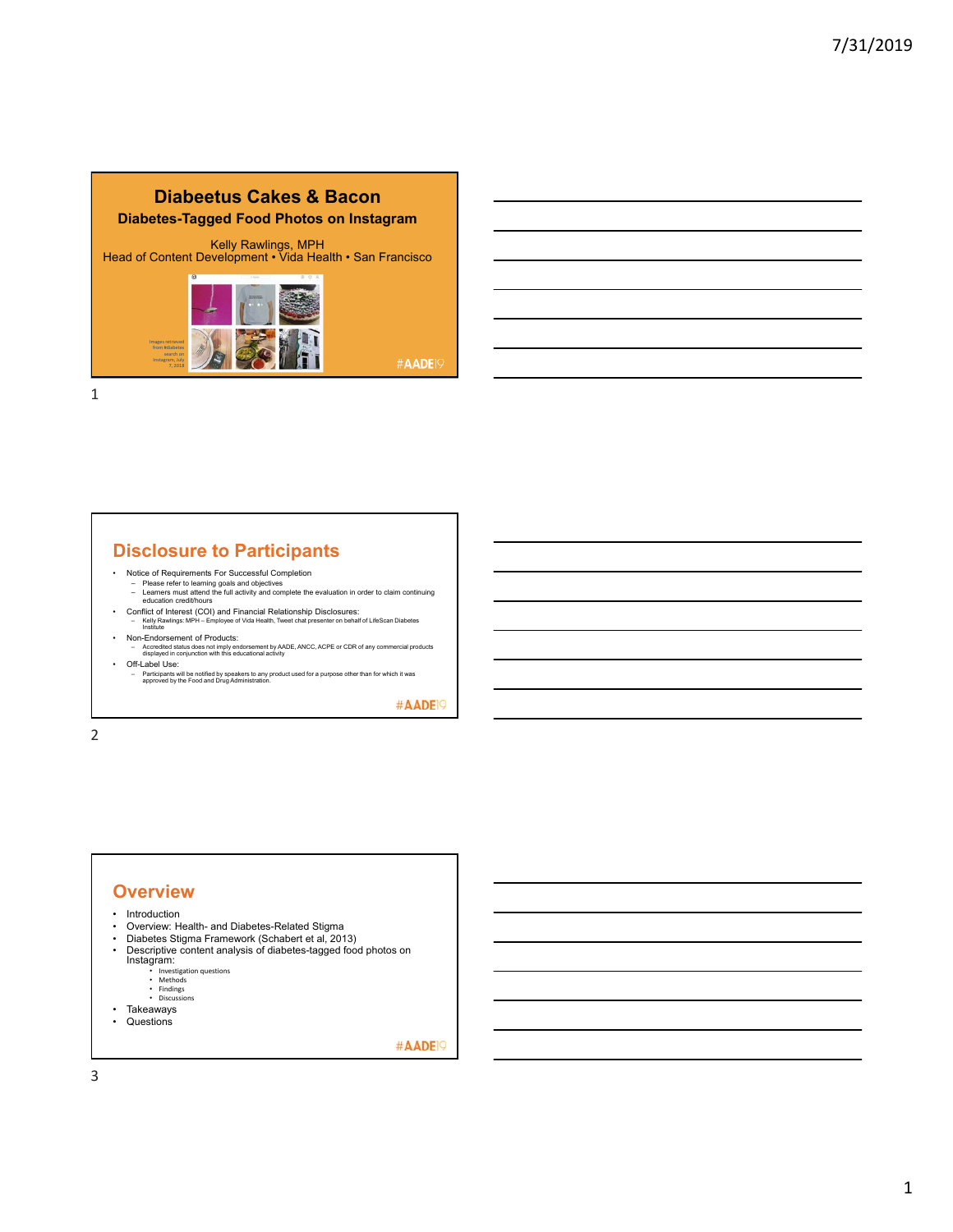# **Learning Objectives**

- Participants will be able to list three types of stigma experiences that impact care seeking, self-care, and quality of life.
- Participants will be able to describe the prevalence and categories of food imagery in diabetes-tagged posts on Instagram.
- Participants will be able to state factors associated with diabetes stigma and, specifically, with stigmatizing and health-promoting diabetes-tagged food posts.

#AADE<sup>19</sup>

4

# **Mentorship matters**

- Thank you to Michelle Litchman, PhD, FNP-BC, FAANP, Assistant Professor, University of Utah College of Nursing, preceptor of my MPH capstone project
- Study data were collected and managed using REDCap electronic data capture tools hosted at University of Utah.
- Center for Clinical and Translational Sciences grant support (8UL1TR000105 (formerly UL1RR025764) NCATS/NIH).
- Thank you to capstone advisor Rachel Reimer, PhD, Des Moines University, Master of Public Health Chair and Associate Professor

#AADE<sup>19</sup>

5

#### **Personal interest**

- Misperceptions: People "cause" their diabetes; they "eat too much sugar"
- Coping with diabetes in the context of the lived experience
- That includes social connections and digital media
- Perceptions of stigma can result in denial of diabetes, isolation from social support, internalized negative judgment, distress… (Schabert, Browne, Mosely, & Speight, 2013)

#AADE<sup>19</sup>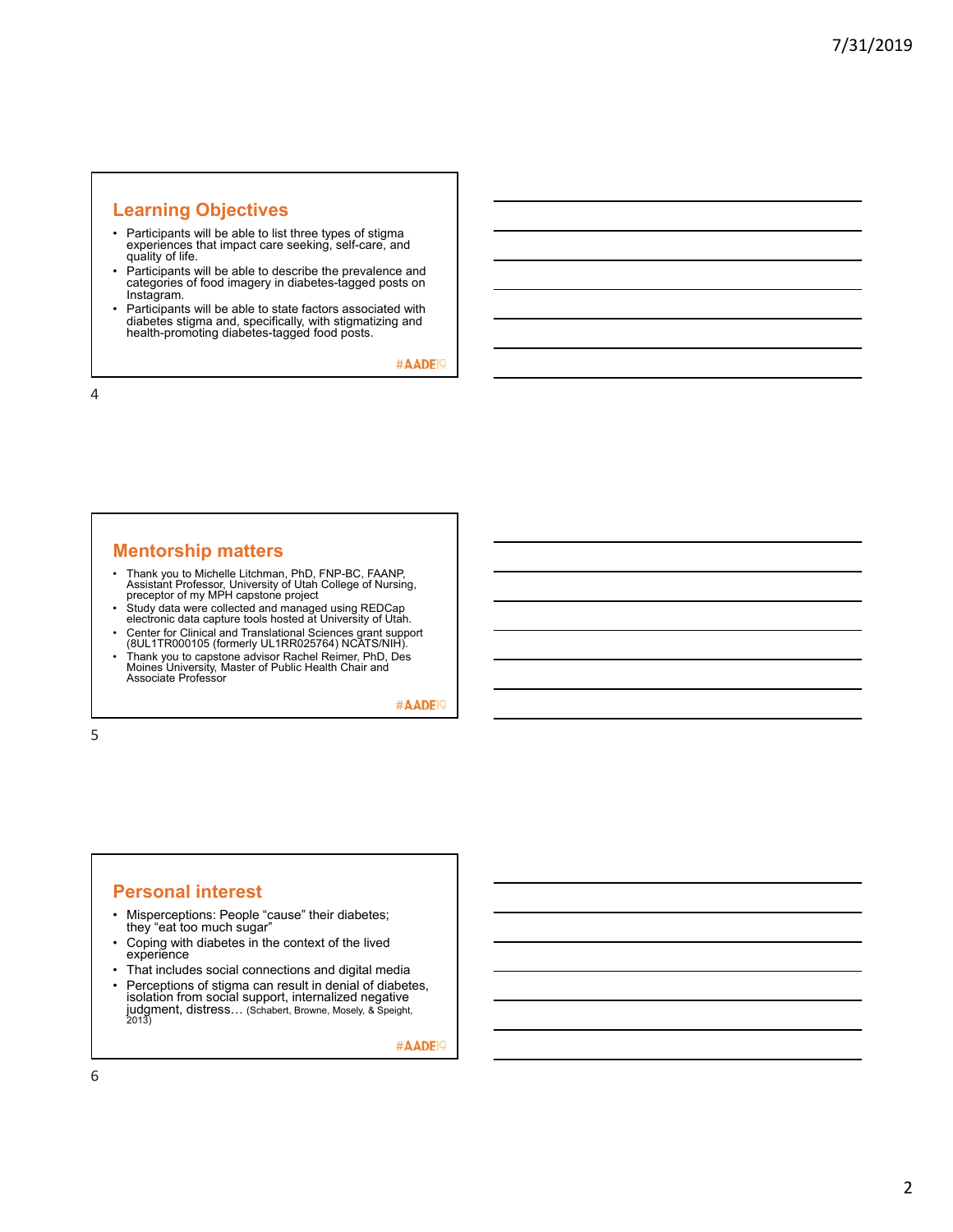#### **Health-related stigma**

- A psychological factor that influences lives of PWDs
- Based on a characteristic or attribute that differs from norms<br>• Fnacted (experienced) stigma: individual believes others have
- Enacted (experienced) stigma: individual believes others have a negative perception of the characteristic and respond unfairly (Earnshaw & Chaudoir, 2009)
- Manifests as unwarranted criticism, failure to include, denial of human dignity, dismissal of individual worth based on disease itself (Browne, Venture, Mosley, & Speight, 2013)

#AADE<sup>19</sup>

7

## **Diabetes-related stigma**

- 
- 
- 
- Participants with at least one chronic disease who internalize stigma to a<br>greater degree accessed less care. (Earnshaw & Quinn, 2012)<br>
 n = 25, 84% indicated belief that type 2 diabetes is stigmatized, or reported<br>
e
- 

#AADE<sup>19</sup>



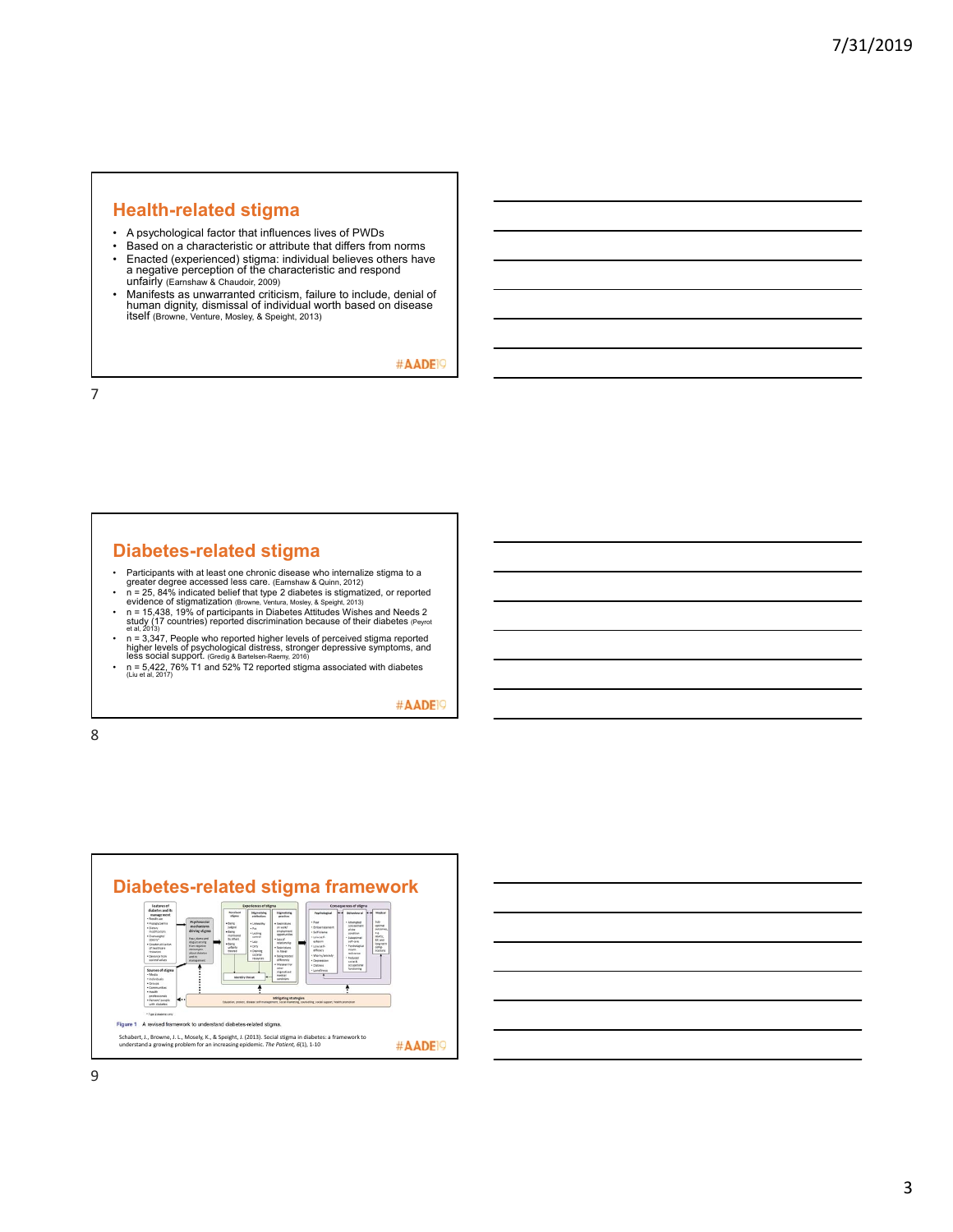#### **Research questions**

1. Are people likely to be exposed to food/beverage photos on Instagram that express stigma about diabetes?

2. How prevalent are health‐promoting posts among

diabetes‐tagged food images on Instagram?

3. What are characteristics associated with both stigmatizing and health‐promoting food posts?

#AADE<sup>19</sup>

10

# **Why Instagram?**

- Online U.S. adults: 35% used Instagram in 2018 (Smith & Anderson, 2018)
- Instagram is less-studied than Facebook and Twitter
- Food is strongly associated with perceptions of diabetes

#AADE<sup>19</sup>

11

#### **Study design**

- **Qualitative,** a systematic, objective way of describing and quantifying phenomena (Elo & Kyngas, 2008)
- Data analyzed in content analysis are text, images, and **expressions** intended to be seen, read, interpreted (Krippendorff, 2004)
- Focuses on **manifest (observable) content and context**
- **Ethical considerations** for this project: retrospective, publicly-available secondary data; no IRB review needed

#AADE<sup>19</sup>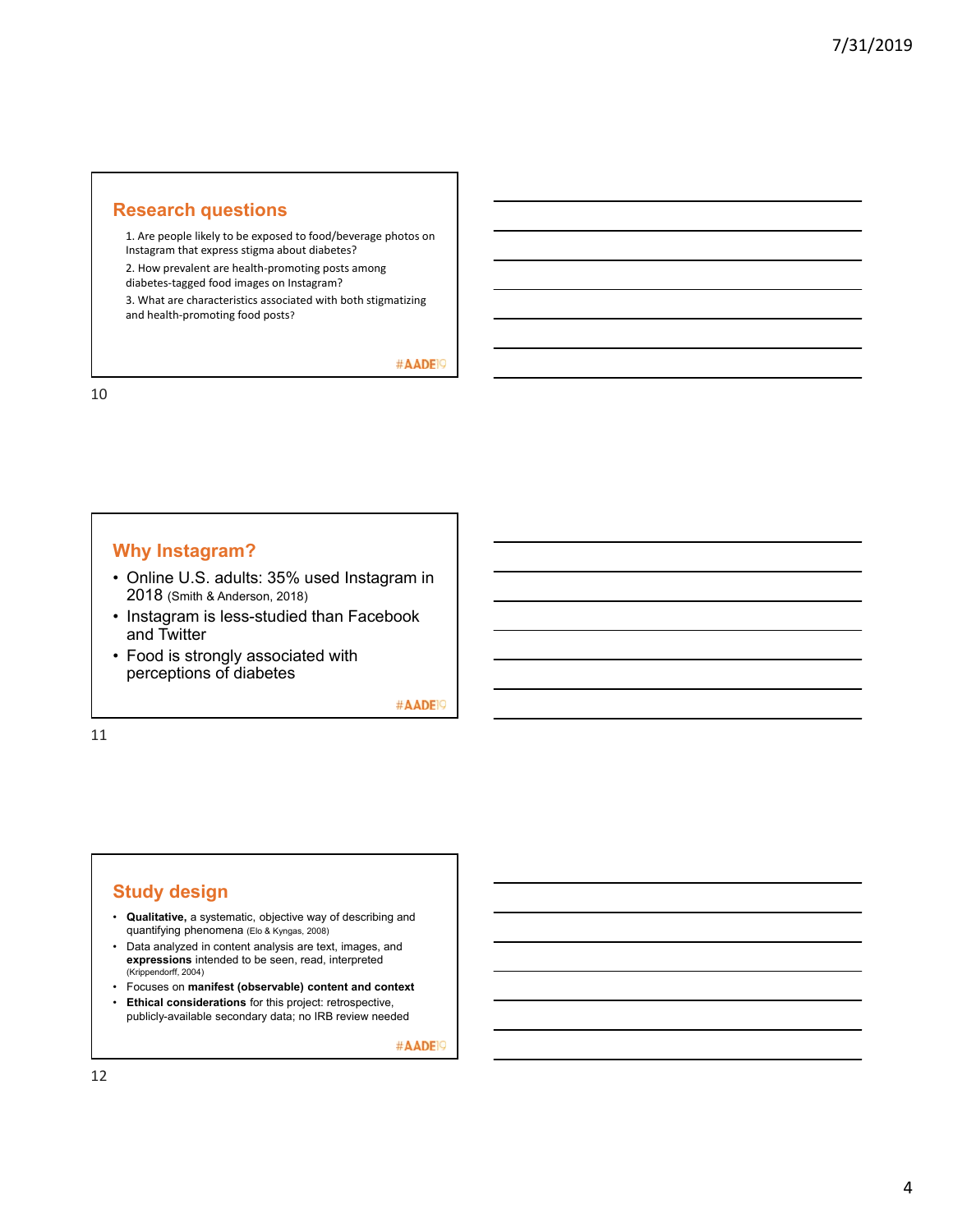#### **Coding**

- **Deductive approach** to develop survey instruments with researchers Litchman and Perry Gee, PhD, RN, and undergraduate student Kylie Kida, University of Utah School of Nursing
- **Analyzed complete post**
- **Stigma coded:** expressions of blame, disgust, exclusion, fear, guilt, isolation, negative stereotyping, rejection, restriction of opportunity, shame, unfairness/discrimination
- **Quality assurance:** two coders, Kelly Rawlings and undergraduate study Grant Hillenbrand, University of Nebraska. Any disagreements discussed and resolved; preceptor to arbitrate as needed

#AADE<sup>19</sup>

13

#### **Sampling**

- 2,390: ave. number diabetes-tagged Instagram posts/24 hrs.
- 6,612 samples, sequential posts May 12-14, 2018 1,401 posts screened
- 
- **Inclusion criteria:** posts featuring still photos or videos of edible food/beverage with text in English
- **Exclusion criteria:** posts with images other than photos or videos featuring food/beverage
- Counted but excluded from further coding: food/beverage posts<br>that were promotional (advertisements) or educational ("foods high<br>in Vitamin D"); posts featuring dietary supplements (pills, capsules,<br>powders, drinks); not

#AADE<sup>19</sup>

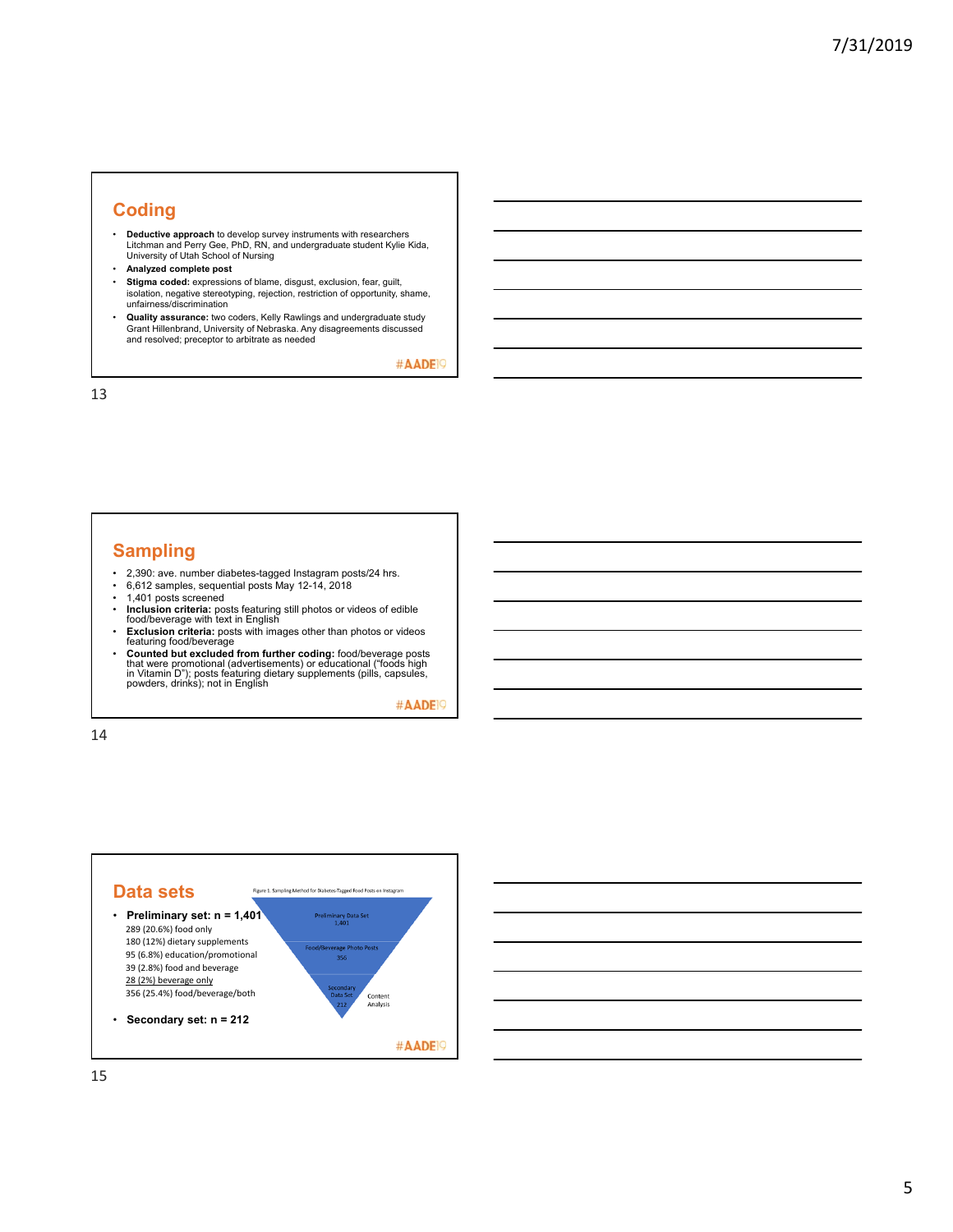#### **Results**

• **Diabetes Affinity:** 111 (53%) identified with diabetes, via choice of Instagram handle and/or in bio

- **Stigma:**
- 
- $-$  62 (29.2%) indicated stigma<br>- 4 most common stigma themes: blame, exclusion, guilt, restriction of – 4 most common stigma themes: blame, exclusion, guilt, restriction of opportunity
- Exclusion and restriction of opportunity expressed solely by those with diabetes affinity – Of 48 no‐diabetes‐affinity posts, majority (70%) featured desserts/sweets
- 
- **Sarcasm:** 26 (12%) **Blame:** Posts tagged with no other health or nutrition terms were the most blatant in their expression of blame. Imagery: sweets

#AADE<sup>19</sup>

16

#### **Results, cont'd**

- **Healthy:** 75 (35.3%) of posts identified as a "meal"<br>- 60.8% of meal posts included nonstarchy vegetables, a marker of<br>"healthy"
	-
	- Healthy posts included a range of eating pattern or diet-related hashtags.<br>Most common: "low carb," "healthy eating," "low carb high fat," "weight<br>loss," and "ketogenesis"
- -
- **Virality:**<br>
 Entire secondary set: 78 likes, on average<br>
 Stigma posts with no-diabetes-affinity less popular:<br>
35 likes, on average

#AADE<sup>19</sup>

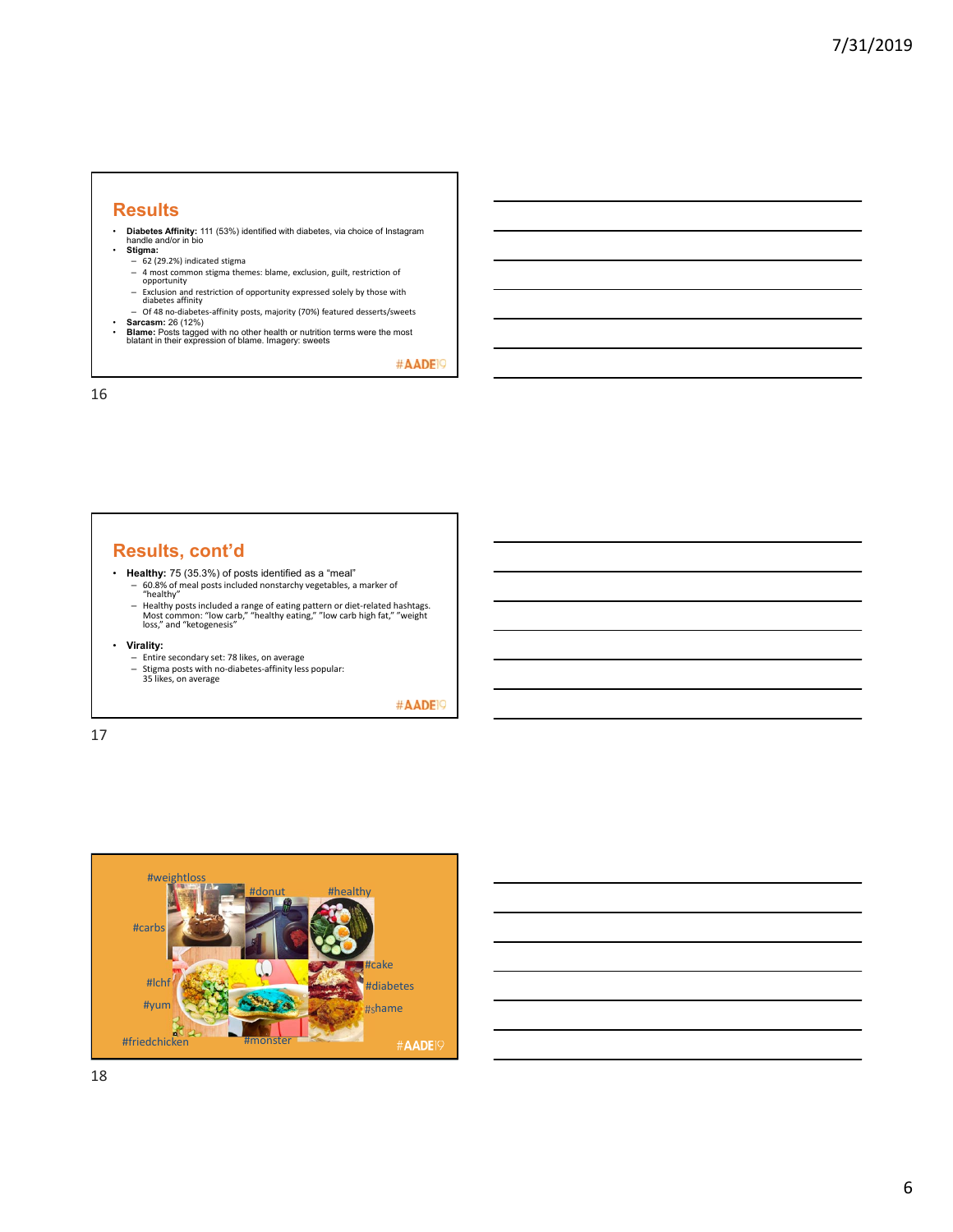| Top<br>75 #s | bloodsugar breakfast cake chocolate cleaneating delicious<br>diabetes<br>dishetestwareness<br>dishadass<br>diabetestype diabetictood diabetictriendly diabeticlife diet dinner<br>dlookslikeme eatdean fitfam nuord fitness food<br>foodblogger foodgasm <b>foodie</b><br>foodphotography<br>fondoio<br>foodporn toodstagram fruit glutenfree goals graintree health<br>healthy<br><b>healthychoices healthyeating</b><br>healthyfood healthylifestyle inspiration instafood<br>insulinpump intermittentfasting <b>keto</b> ketodiet<br>insulin<br>Ketogenic ketogenicdiet ketosis Ichf Re IOWCarb<br>lowcarbdiet lowcarbhighfat tunch motivation nutrition organic paleo<br>pancakes pcos plantbased protein recipe strong sugar SUQATTFEE sweet<br><b>TYDE</b> typeonediabetic vegan vegetarian weightloss<br>weight ossjourney yum yummy |  |
|--------------|---------------------------------------------------------------------------------------------------------------------------------------------------------------------------------------------------------------------------------------------------------------------------------------------------------------------------------------------------------------------------------------------------------------------------------------------------------------------------------------------------------------------------------------------------------------------------------------------------------------------------------------------------------------------------------------------------------------------------------------------------------------------------------------------------------------------------------------------|--|
|--------------|---------------------------------------------------------------------------------------------------------------------------------------------------------------------------------------------------------------------------------------------------------------------------------------------------------------------------------------------------------------------------------------------------------------------------------------------------------------------------------------------------------------------------------------------------------------------------------------------------------------------------------------------------------------------------------------------------------------------------------------------------------------------------------------------------------------------------------------------|--|

| <u> 1989 - Johann Barn, amerikan bernama di sebagai bernama di sebagai bernama di sebagai bernama di sebagai ber</u> |  |  |
|----------------------------------------------------------------------------------------------------------------------|--|--|
| <u> 1989 - Johann Stoff, amerikansk politiker (d. 1989)</u>                                                          |  |  |
| <u> 1989 - Johann Stoff, amerikansk politiker (d. 1989)</u>                                                          |  |  |
|                                                                                                                      |  |  |
| <u> 1980 - Andrea Stadt Britain, amerikansk politik (* 1950)</u>                                                     |  |  |
| <u> 1989 - Andrea Santa Andrea Andrea Andrea Andrea Andrea Andrea Andrea Andrea Andrea Andrea Andrea Andrea Andr</u> |  |  |
|                                                                                                                      |  |  |

19

#### **Discussion**

- **Exposure to diabetes-tagged food or supplement posts** on Instagram is very likely for those using search term "diabetes"
- Nearly **1/3 of food and/or beverage posts contained an expression of stigma;** this study did not measure impact
- People who **do not identify with diabetes link sweet food and diabetes**
- **Restriction of opportunity** and **exclusion themes** are exclusively expressed by **people who identify with diabetes**
- Eating patterns and diets are often tagged within health-promoting food posts, yet the foods shown may not be healthy for individuals

#AADE<sup>19</sup>

20

# **Strengths & limitations**

- **Strengths**
	-
	- Focus on Instagram Sampling imitated real‐time scrolling through search results
	-
- Broad view of stigmatizing and health‐promoting attributes<br>– Showed lived experience elements not typically encountered within clinical<br>setting • **Limitations**
- -
	- Sample and primary data set may not be representative Deductive coding: may have missed some relevant associations; preconceived expectations likely introduced Emoticons not analyzed
	-

#AADE<sup>1</sup>